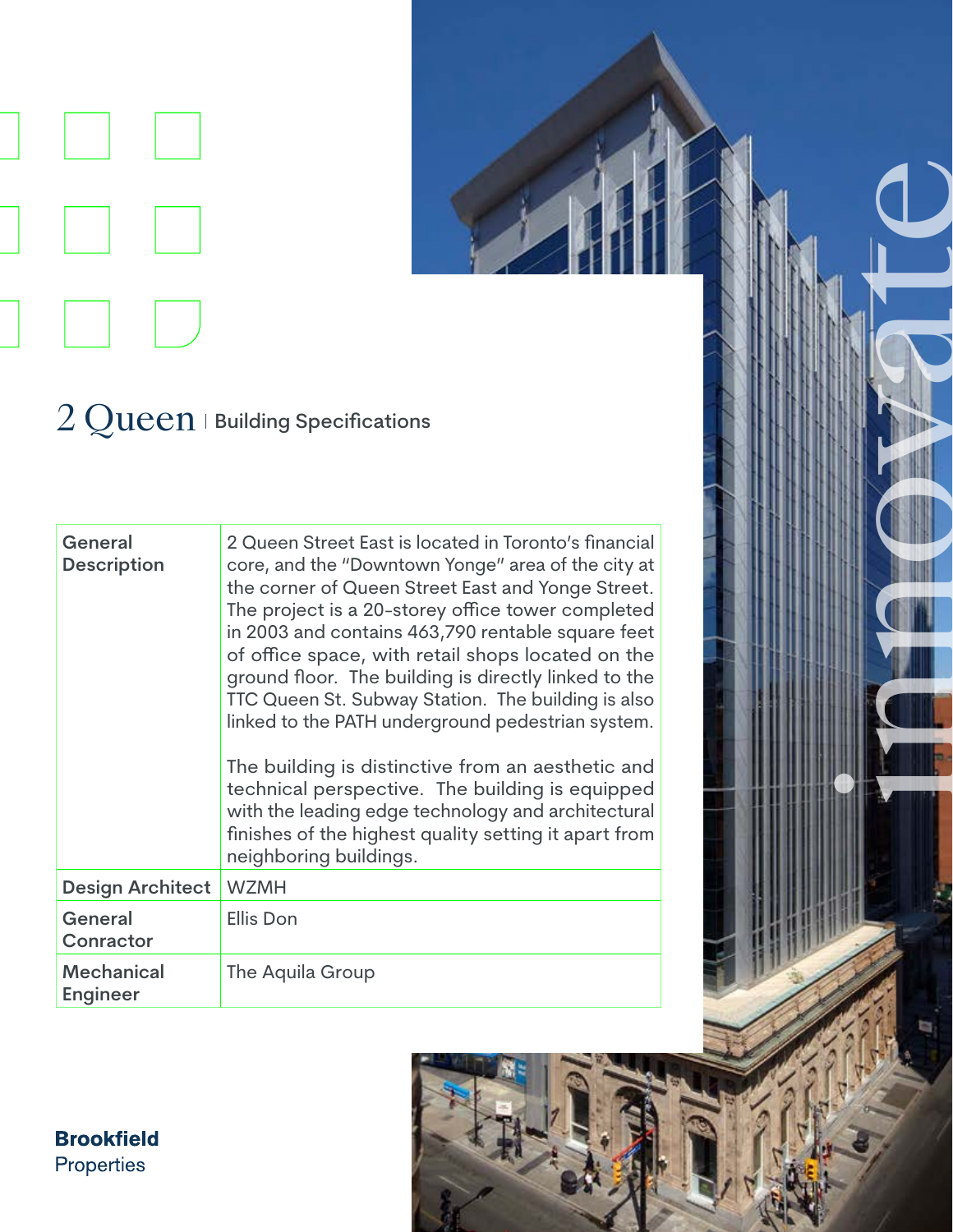

| <b>Electrical</b><br><b>Engineer</b>                          | Mulvey & Banani                                                                                                                                                                                                                                                          |
|---------------------------------------------------------------|--------------------------------------------------------------------------------------------------------------------------------------------------------------------------------------------------------------------------------------------------------------------------|
| <b>Structural</b><br><b>Engineer</b>                          | <b>Engineering Link</b>                                                                                                                                                                                                                                                  |
| <b>Completion Date</b>                                        | <b>Built 2003</b>                                                                                                                                                                                                                                                        |
| <b>Building Height</b>                                        | 92.420 meters (303.21'), 20 office floors with two mechanical penthouse<br>levels and 2.5 levels of underground parking                                                                                                                                                  |
| <b>Design Load</b>                                            | 30 pounds per square foot partition, ceiling and mechanical/electrical<br>loads<br>80 pounds per square foot live load                                                                                                                                                   |
| <b>Rentable Area</b>                                          | Approximately 463,790 square feet                                                                                                                                                                                                                                        |
| <b>Typical Floor</b><br>Area                                  | Approximately 24,648 SF                                                                                                                                                                                                                                                  |
| <b>Ceiling Heights</b>                                        | Slab-to-slab heights on office floors average 11'6"<br>Standard floor to ceiling height is 9'0"                                                                                                                                                                          |
| <b>Mullion Spacing</b>                                        | 750 x 750mm planning grid, mullion spacing varies                                                                                                                                                                                                                        |
| <b>Interior Columns</b>                                       | 4 per floor immediately adjacent to building core                                                                                                                                                                                                                        |
| Heating,<br><b>Ventilation and</b><br><b>Air Conditioning</b> | The Building Automation and Energy Management System is comprised<br>of digital equipment. In addition to equipment operation and control,<br>the system performs demand totalization, load shedding, duty cycling,<br>time of day scheduling, historical trending, etc. |
| <b>Design Criteria</b>                                        | The building's HVAC systems are designed to meet or exceed Building<br>Code requirements and to exceed ASHRAE 6-99 criteria. Design<br>conditions are based upon occupancy of not more than one person<br>per 150 usable square feet.                                    |
| Heat                                                          | Heat is supplied by two low condensing boilers, and three atmospheric<br>hot water heating boilers                                                                                                                                                                       |
| <b>Air Conditioning</b>                                       | Cooling is provided by two Trane Centravac chillers                                                                                                                                                                                                                      |
| <b>Standard</b><br><b>Hours of HVAC</b><br>Operation          | 7:00 AM to 6:00 PM, Monday through Friday.<br>Supplemental HVAC is available 24 hours a day.                                                                                                                                                                             |

**Brookfield** Properties

**Building Specifications**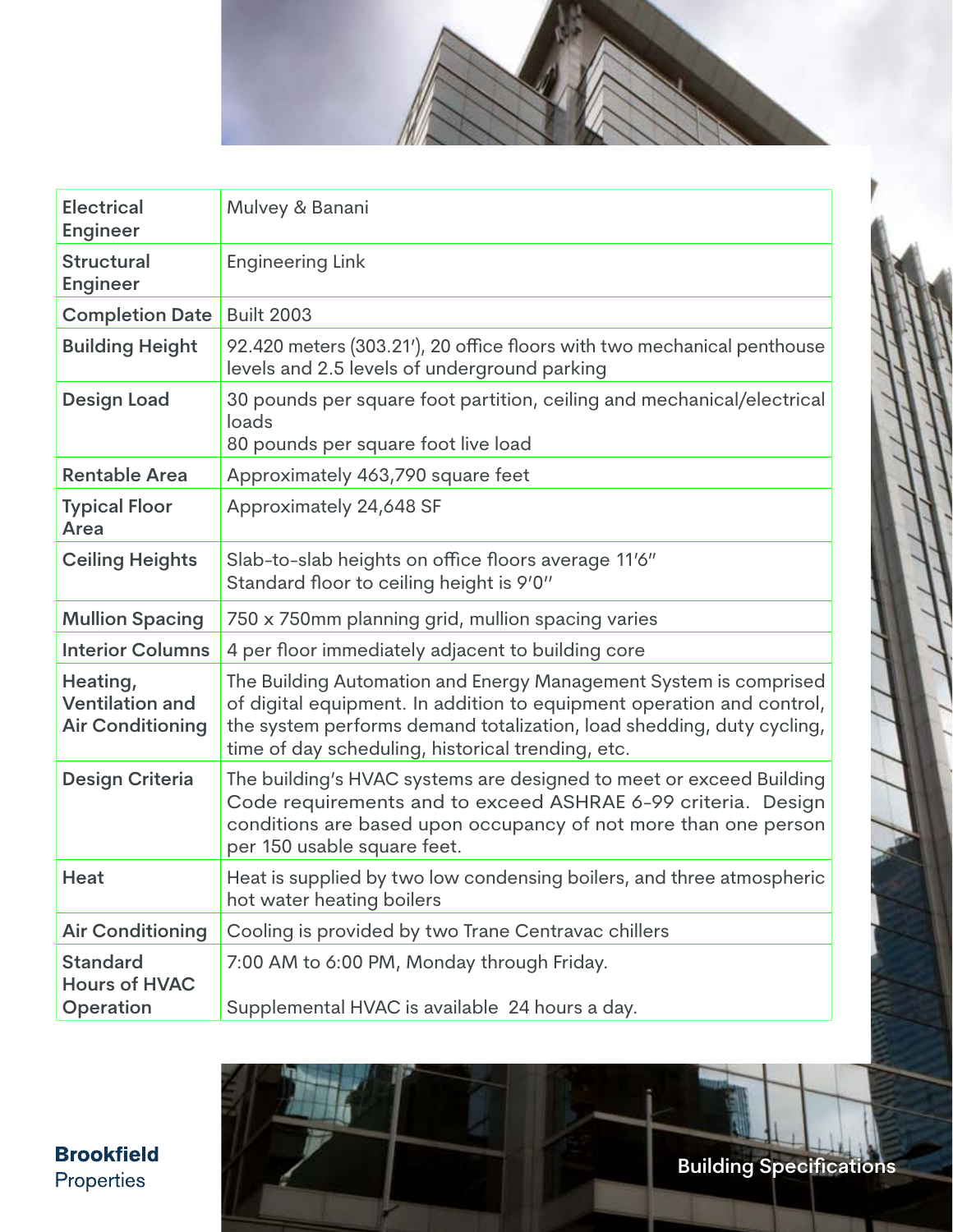

| <b>Electricity</b>                                | Building-standard power consists of 6 watts per usable square foot,<br>connected load, provided by Toronto Hydro.                                               |
|---------------------------------------------------|-----------------------------------------------------------------------------------------------------------------------------------------------------------------|
| <b>Electric Closet</b>                            | 1 per floor                                                                                                                                                     |
| <b>Telephone</b><br><b>Closet</b>                 | 1 per floor                                                                                                                                                     |
| Number of<br><b>Passenger</b><br><b>Elevators</b> | 9 elevators organized into 2 banks:<br>4 low rise elevators serve floors 2 to 10<br>5 high rise elevators serve floors 10 to 20                                 |
| Passenger<br><b>Elevator</b><br>Capacity          | 1600 kg (3500lbs.)                                                                                                                                              |
| Passenger<br><b>Elevator Speed</b>                | 700 FPM (ft. per minute) for the low rise elevators and 800 fpm for the<br>high rise elevators                                                                  |
| Number of<br><b>Service Elevators</b>             | 2 hydraulic elevators for parking garage<br>1 hydraulic elevator for the lower heritage hall/TTC station level<br>1 freight elevator for levels P2 to Penthouse |
| <b>Service Elevator</b><br>Capacity               | 1100kg. (2500lbs.) – Hydraulic elevators<br>1815kg. (4000lbs.) – Freight elevator                                                                               |
| <b>Service Elevator</b><br><b>Size</b>            | 8'3" long, 5'4". wide, 10'3" high at front 12'6" at rear                                                                                                        |



**Brookfield** Properties